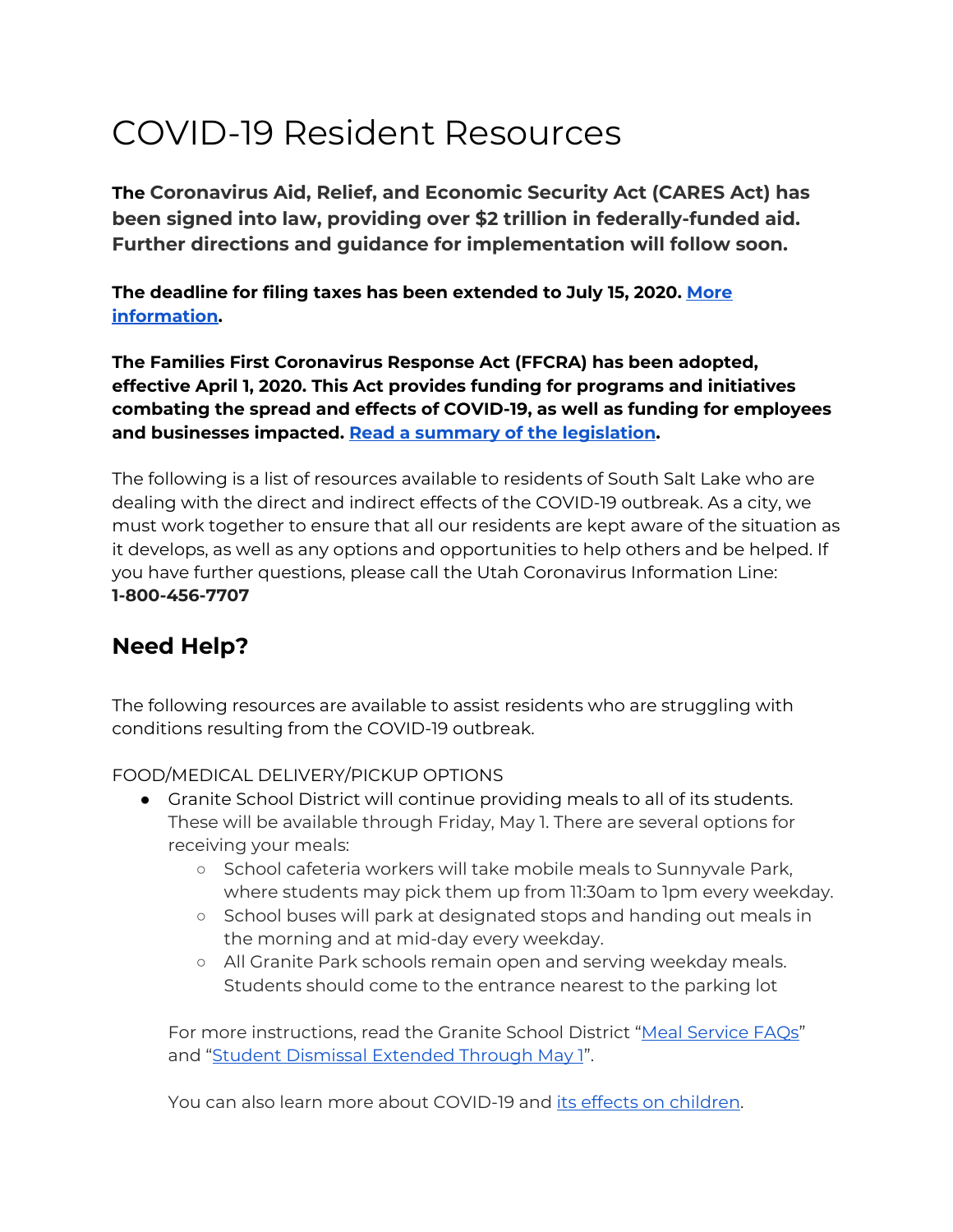- COVID Mutual Aid is a nonprofit providing food, prescription and medical supplies dropoff, prioritizing folks who are sick, disabled, quarantined without pay, elderly, undocumented, queer, Black, Indigenous, and/or people of color. Read their [online](https://docs.google.com/forms/d/e/1FAIpQLScxXvjQFMgKvJyijqfVDv-Wc2jj_TWBn1ZJPEUuwg71OTPqew/viewform) form to learn more.
- Columbus Senior Center, in partnership with Meals on Wheels. will be providing both delivery and pickup meals for elderly residents. For either service, **please call 385-468-3340 the day before you would like to receive your meal.**

If you do not have reliable transportation, please provide your address for our delivery drivers. If you are picking up your meal, stop by the Center between 11:30am and 1:30pm. Your meal will be safely delivered directly to your vehicle. As recommended by the CDC, all pickups and deliveries will be handled with an abundance of caution, with drivers and workers avoiding direct contact with residents and one another.

- Utah Food Bank provides several helpful services, and is continuing the regular operation of food pantries throughout Utah. Check out their [calendar](https://www.utahfoodbank.org/programs/mobile-pantry/) for more information on mobile pantries, where you can pick up meals in lieu of visiting your local food pantry. The Food Bank also runs the Commodity Supplemental Food Program (CSFP), which provides elderly residents with a free monthly food box (good for 10 days). Fill out the [application](https://www.utahfoodbank.org/csfp/csfp-application-process/) here. **Funding for local food banks has been increased under the [FFCRA.](https://www.nhpco.org/wp-content/uploads/Families_First_Summary.pdf)**
- Salt Lake County Meals on [Wheels](https://slco.org/aging-adult-services/meals-on-wheels/) is continuing their regular services for elderly residents of the county, though drivers will be taking extra precautions to prevent the spread of COVID-19. Call 385.468.3200, or see [their](https://slco.org/contentassets/b1a01ecc576c426c89393735ced07d38/mow-clients--drivers-covid-19-002.pdf) full [document](https://slco.org/contentassets/b1a01ecc576c426c89393735ced07d38/mow-clients--drivers-covid-19-002.pdf) for more info.
- The *Utah Women, Infants and Children (WIC)* provides meals and services to pregnant and breastfeeding women, as well as young children. [Learn](https://wic.utah.gov/) more or apply for [benefits.](https://wic.utah.gov/) **WIC funding has been expanded under the [FFCRA](https://www.nhpco.org/wp-content/uploads/Families_First_Summary.pdf) for low-income pregnant women and mothers who have lost employment due to COVID-19.**

#### HEALTH INSURANCE INFORMATION

● Utah Unemployment Insurance provides health coverage for those who are unemployed through no fault of their own. If you have lost your job as a result of the impacts of COVID-19, you may qualify. [Learn](https://www.benefits.gov/benefit/1823) more.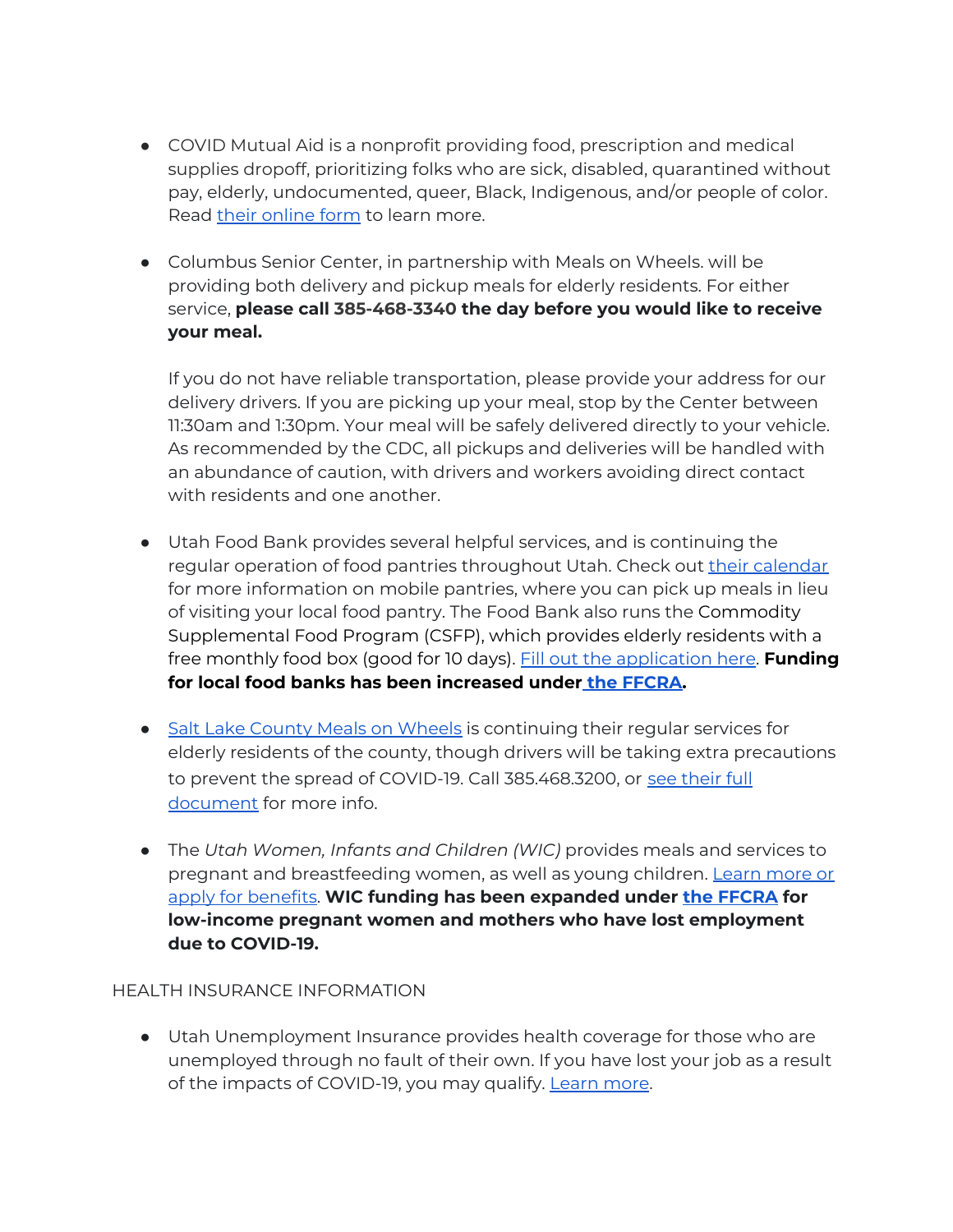- Medicare provides health coverage for elderly residents and those with severe chronic illnesses. Given that these patients are at a heightened risk from COVID-19, Medicare covers lab testing for the virus, all "medically necessary hospitalizations", and access to any potential vaccines or medication which is forthcoming. See their [webpage](https://www.medicare.gov/medicare-coronavirus) for more information.
- Utah Medicaid covers medical expenses for those with limited income and resources. If you do not have health insurance, click [here](https://medicaid.utah.gov/who-eligible/) to see if you qualify for Medicaid coverage. You can also apply for Medicaid benefits [here](https://jobs.utah.gov/mycase/). **Funding for Medicaid has been increased under the [FFCRA](https://www.nhpco.org/wp-content/uploads/Families_First_Summary.pdf).**
- COBRA Continuation Coverage provides health insurance coverage for those who are experiencing a lapse in employment. If you are no longer employed due to the effects of COVID-19, you may qualify for continued health care coverage. Learn more about [COBRA.](https://www.benefits.gov/benefit/4727)

#### ADDITIONAL RESOURCES

- United Way of Utah has established a [Community](https://uw.org/covid19-community-fund/) Response Fund for COVID-19 which gets residents in touch with:
	- Housing and homelessness assistance
	- Childcare assistance
	- Healthcare services for vulnerable populations
	- 211 information and referral

### **211 is an excellent resource for all residents in need, as it will direct you to many available resources and opportunities, depending on your situation.**

● Intermountain Healthcare offers a virtual [check-up](https://intermountainhealthcare.org/services/urgent-care/connect-care/) option which will allow doctors to determine whether you should be tested for COVID-19 symptoms. This prevents the possibility of transmission associated with visits to the doctor's office.

## **Volunteer/Donate Today**

If you have the time or resources, there are many opportunities to donate and volunteer with helpful community programs. See the following list of links for more information on each.

● Granite School District: [DONATE](https://granitekids.charityproud.org/donate) HERE; [VOLUNTEER](https://granitekids.org/get-involved/volunteer/) INFO HERE